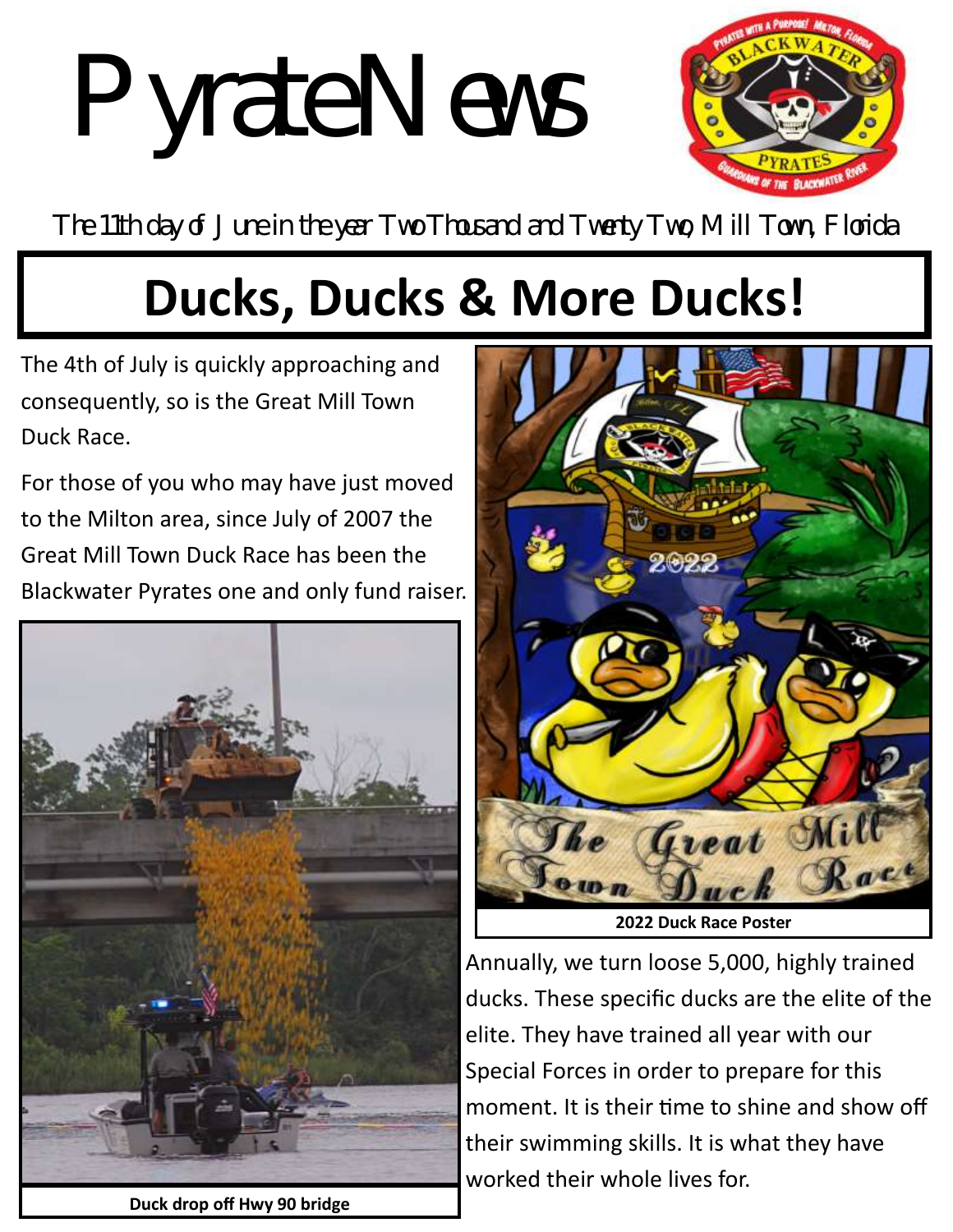#### **Ducks, Ducks & More Ducks!**

Has anyone ever wondered how it all began? What sort of twisted Pyrate minds could conceive such an event? Just how many adult beverages must someone consume in order to consider shutting down the Highway 90 bridge over the Blackwater River on a holiday such as the 4th of July, and then dropping thousands of little ducks into the cold water racing below?

Well, let me tell you. In the beginning, a small group of young Pyrates sat around the infamous beer barn and contemplated how to raise some money to help support the local community. With only a few braincells remaining, the collective of Legacy Pyrates "brainstormed."

The way the story goes, several ideas were presented to the group including an empty



It's the most exciting event of the year. Do not have to be present to win. For more information contact Ann Scott 393-0121

#### **The original Duck Race Poster**



**Captain Blackwater Bones planning the 1st Duck Race**

beer can race and a full beer can emptying race. Neither of those ideas were considered viable choices however, one of the wiser Pyrates made the suggestion that we race ducks on the Blackwater River. CHEERS!!! Arrgh!!!

And so the legendary duck race was born. Unfortunately, no one could determine how to wrangle up a bunch of ducks and then throw them off the bridge without getting into trouble with the ASPCA. More planning required.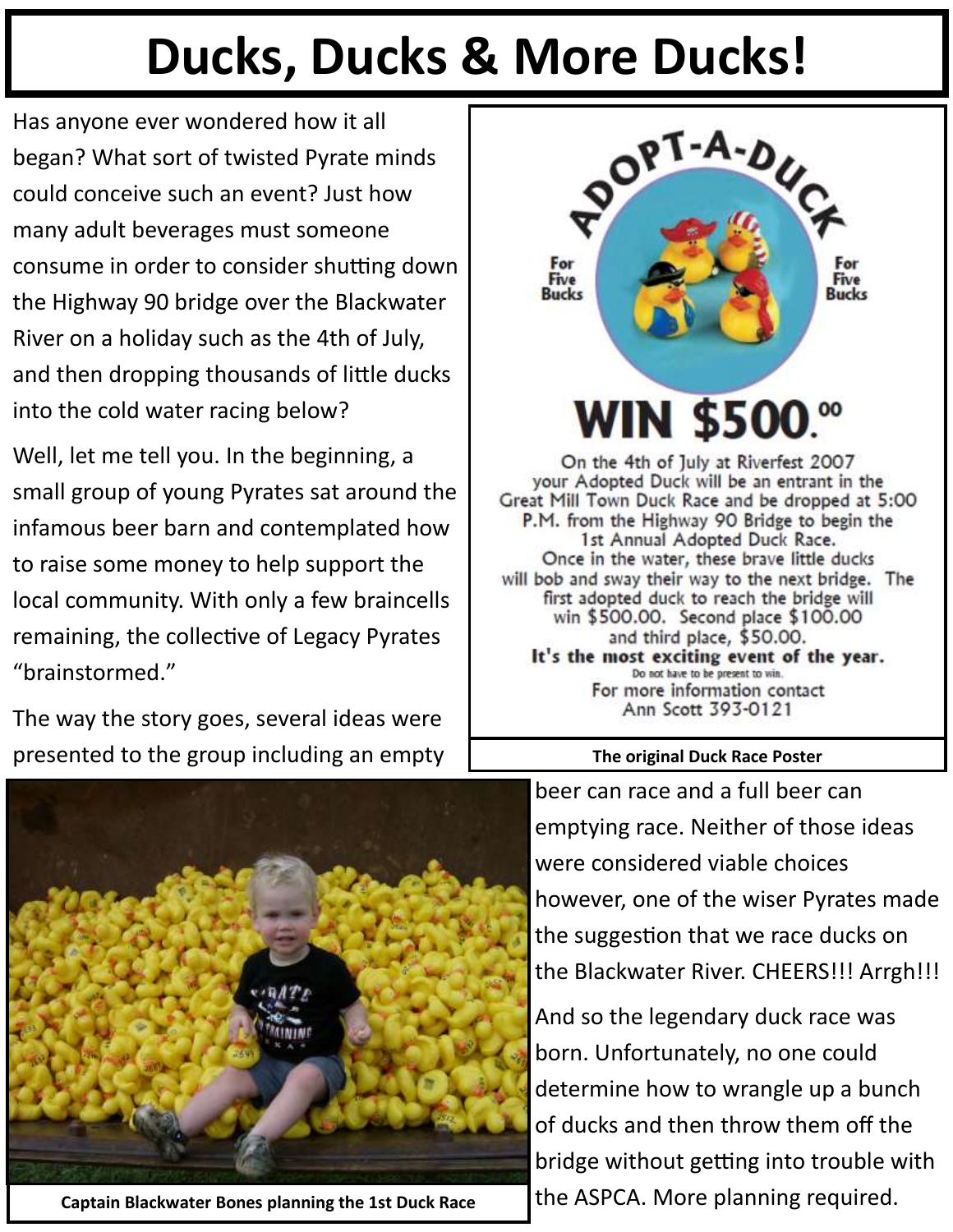#### **Ducks, Ducks & More Ducks!**

With the morning sun rising, the duck race continued to develop. It was determined that rubber ducks would be the best solution, and probably the cleanest also.

The city of Milton was recruited to help with traffic concerns, both on the bridge and on the water. The brilliant Pyrate minds once again got together and created the chute for guiding our feathered friends safely down the river, and the elite position of Duck Swimmer was created.

And so in 2007, the now annual



**"Dano Duck" the Duck Swimmer**

Great Mill Town Duck Race was created. The brilliant (and sometimes twisted) minds of the Blackwater Pyrates' founding fathers (and mothers) created a legacy event that is well known throughout the cities of Milton and Pace, and the counties of Santa Rosa, and Escambia. People from all around Florida and Alabama make the trek to Milton in order to get their ducks and a chance to go down in Duck Race lore.



**2021 Duck Race in progress**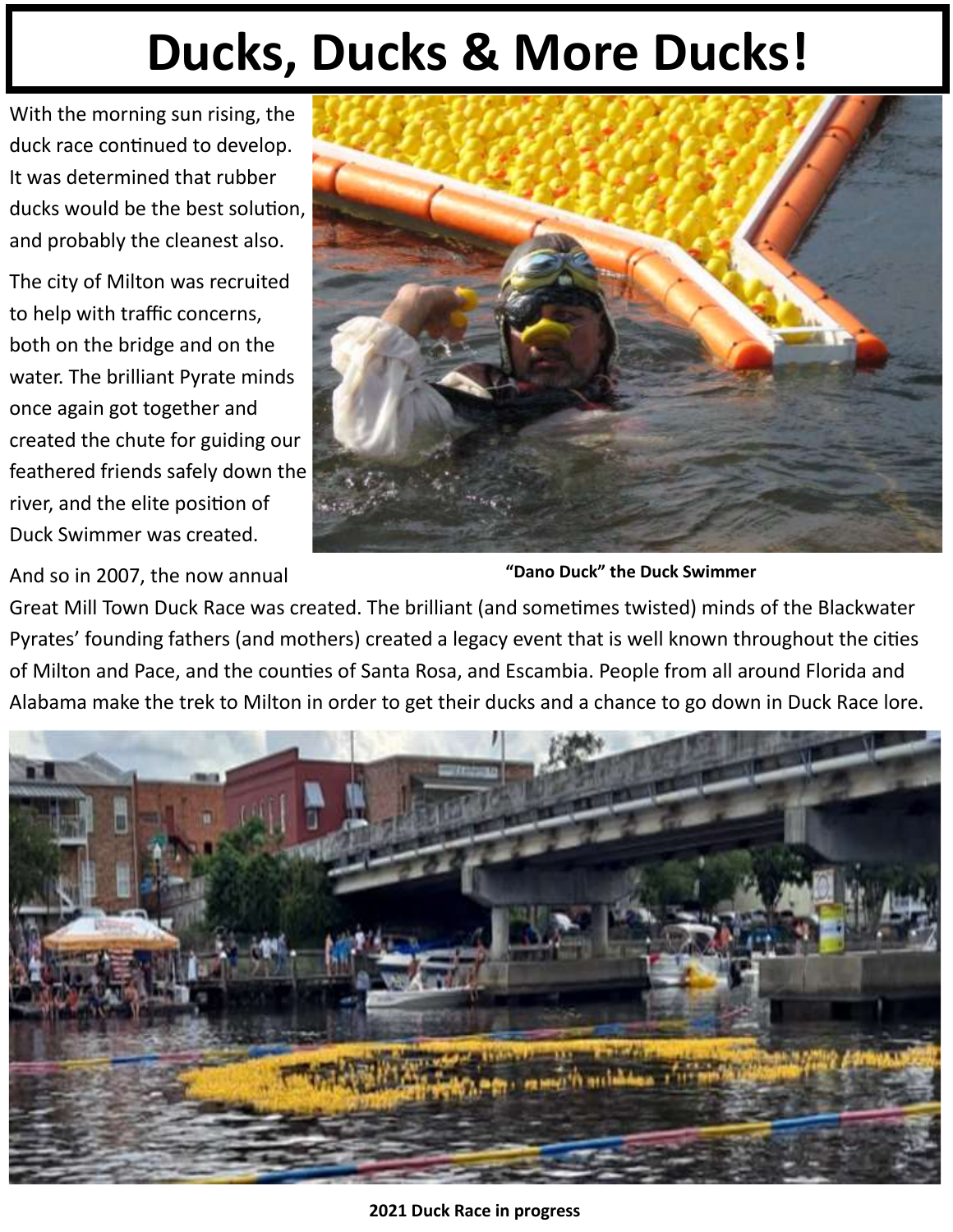#### **Boater Safety**

The 3 Missions of the Blackwater Pyrates include River Clean Up, Maritime History Preservation and Boater Safety. Annually, we work on those missions through our Upper and Lower River Clean Ups, the Maritime History Presentation, and the Vessel Inspection.

Every year the Blackwater Pyrates team up with the Coast Guard Auxiliary to conduct free vessel inspections during Boater Safety Week. This year the inspections occurred on May 21st and were held at the Carpenter's Park Boat Launch. Five of the Coast Guard Auxiliary's best were on site to provide guidance.



**Coast Guard Auxiliary Vessel Inspection Team**



**Blackwater Pyrates pairing up with the Coast Guard Auxiliary**



**Capt Murky helps the Coast Guard inspect Stu Burner and Lady Belle's boat**

Led by our very own Leatherneck, several Blackwater Pyrate volunteers assisted Wayward Teach and the Coast Guard Auxiliary as they provided free vessel inspections to about 14 boats. Boat numbers were provided and installed to a couple of needing vessels. Additionally, a set of flares and a Type IV throwable were also provided compliments of the Blackwater Pyrates.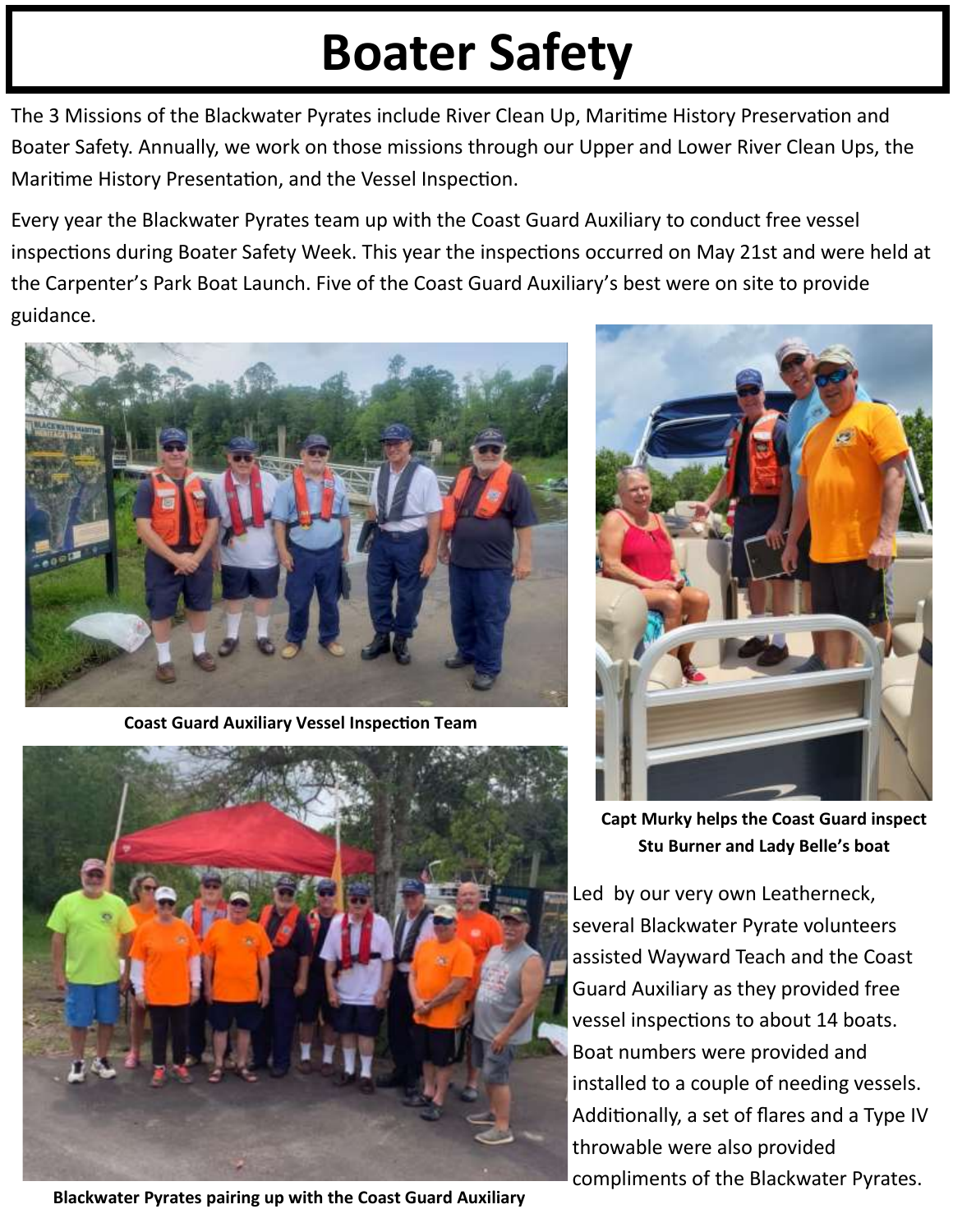#### **Boater Safety**



The successful day of boat inspections started with a safety briefing from Leatherneck and Capt Lucky. It continued with numerous boaters welcoming the Blackwater Pyrates and Coast Guard Auxiliary on board their vessels.

The Coast Guard Auxiliary set up a table and provided all boaters and volunteers with free documentation

**Leatherneck and Capt Lucky hold a Safety briefing**

concerning boating safety as well as several pamphlets about preserving the natural environment that surrounds us. A couple of boaters had forgotten their registration and the Coast Guard Auxiliary inspectors promised to stop by their personal houses and complete the process. No boaters left unhappy.

A special thank you goes out to the Coast Guard Auxiliary who volunteered to work with the Pyrates again this year, and to Wayward Teach who was our liaison to that great organization.



**Scooter and Leatherneck assist a boater at vessel inspection**

Additionally, I want to thank the following Blackwater Pyrates who stepped up to volunteer their time and energy. Without those crew members engaged in assisting us during this event, the Pyrates would not be successful in their endeavors. So thank you to Leatherneck, the Event Leader and Boater Safety Chairperson. And thank you to Capt Murky, J Hawk, Keelhaul, Scooter, SasSea, Fancy Nancy and Capt Lucky. Another successful and safe event.



**Leatherneck assists new Pyrates Goober and Squishy with**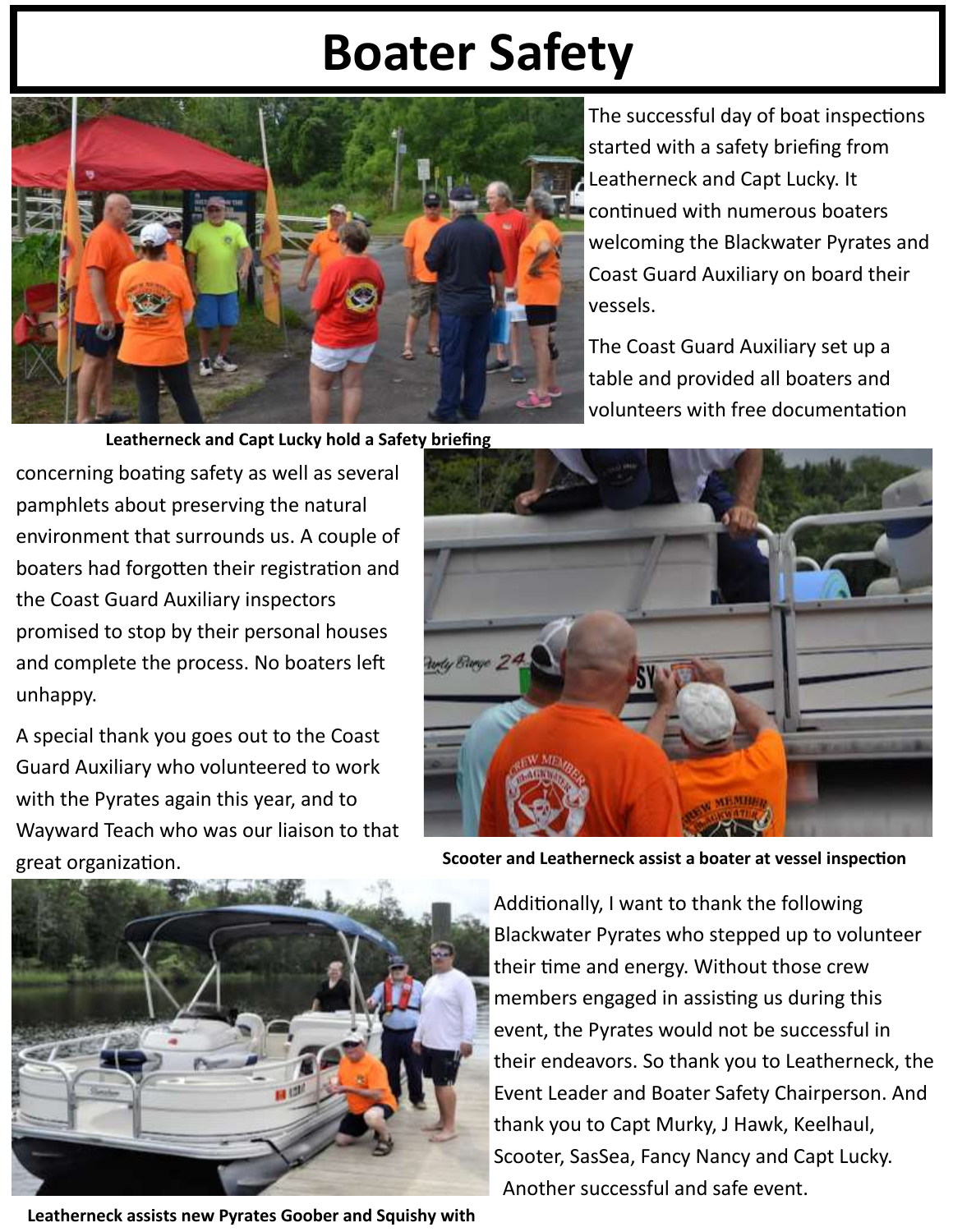#### **Boater Safety**



**Captain Murky has his PWC (Personal Water Craft) inspected by the Coast Guard Auxiliary**



**Captain Blackwater Bones has his boat (Monkey Butt) inspected by the Coast Guard Auxiliary**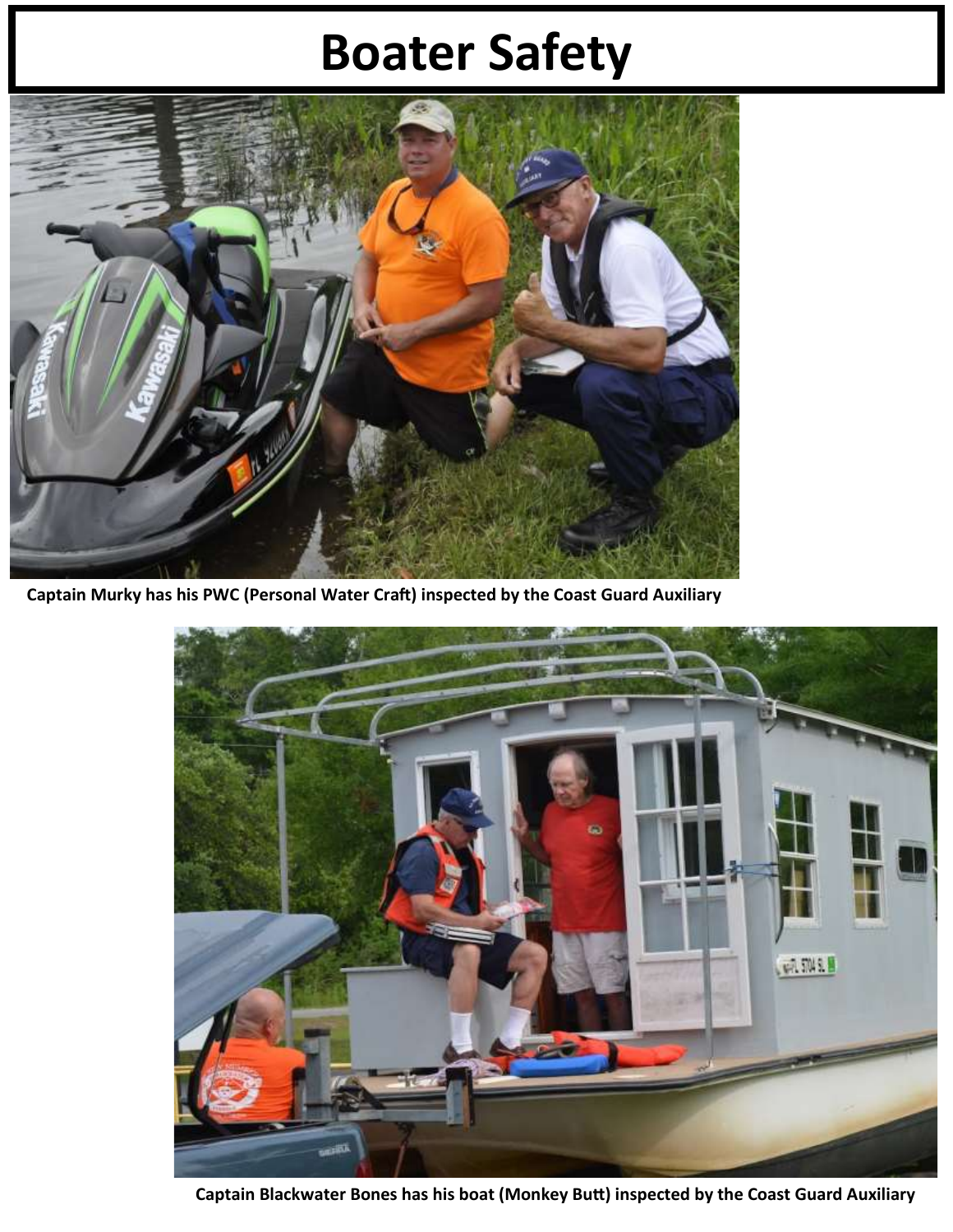# **Blessing of the Fleet**

Although not actually one of our core missions, the Blackwater Pyrates have carried on the tradition of "Blessing of the Fleet" for several years in conjunction with Vessel Inspection and Boater Safety Week. This event is a Maritime tradition that began centuries ago in Mediterranean fishing communities. The process includes the "Fleet" of vessels passing before local priests and pastors as they receive a blessing that is meant to ensure a safe and bountiful season.



**Blackwater Pyrates prepare their vessels for the Blessing of the Fleet**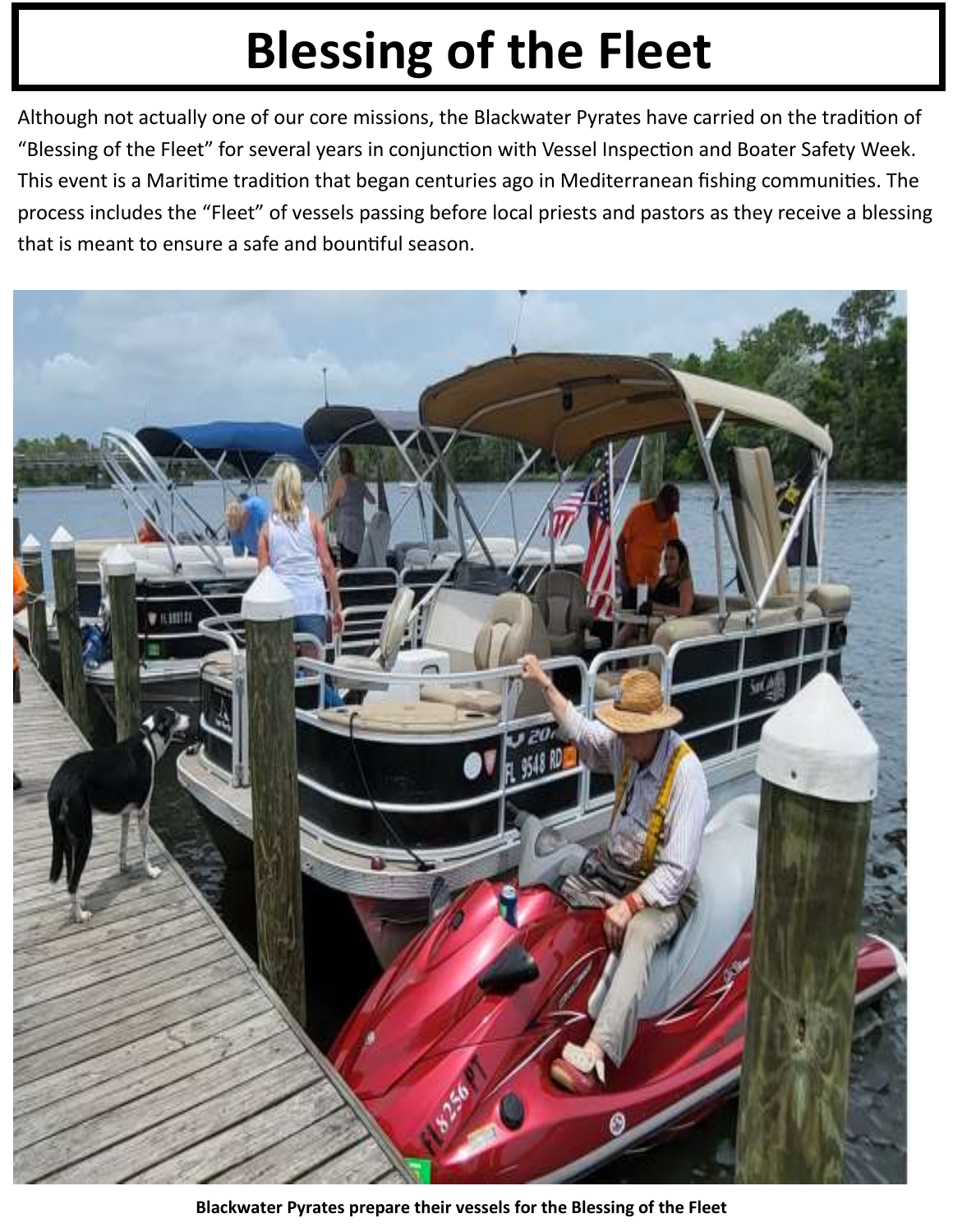#### **Blessing of the Fleet**



**Monsignor provides a blessing to the Blackwater Pyrate vessels** 

The Blackwater Pyrates, always in need of a good blessing, "pass in review" in front of the Milton boardwalk area near the Veteran Memorial. The Knights of Columbus Honor Guard accompany the local Monsignor as well as the Blackwater Pyrates very own Deacon Blues and provide the blessing to the vessels and their occupants.

The Santa Rosa Pipes and Drums (a Bagpipe group from the Milton area) led by Capt Whitebeard, carry on the tradition of playing at the Blessing of the fleet to honor the ceremony.

The Blackwater Pyrates continue to conduct the Blessing of the Fleet in conjunction with Vessel Inspection and Boater Safety Week as we promote safe boating on our waterways.



**Santa Rosa Pipes and Drums**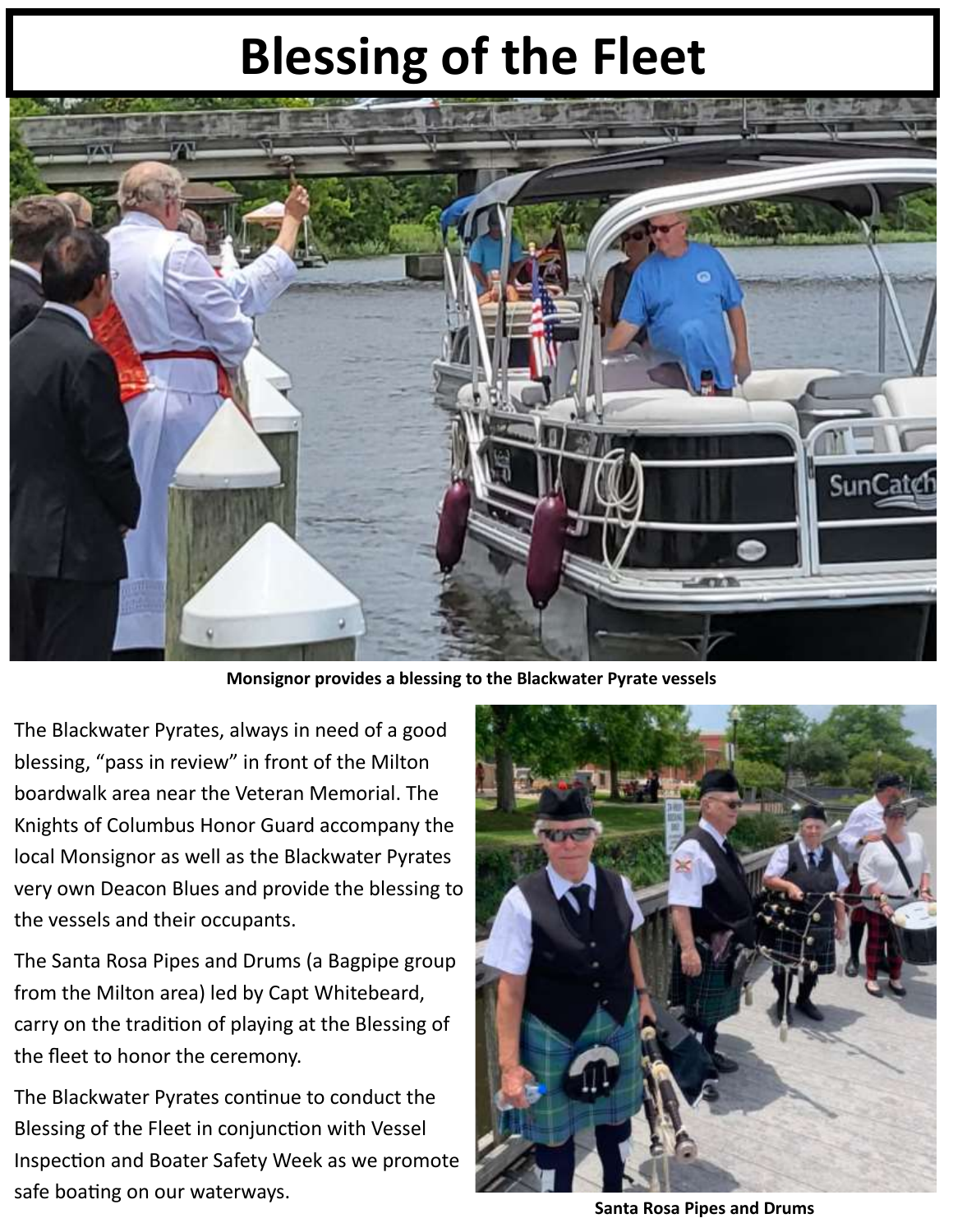#### **Blessing of the Fleet**



#### **The Monsignor prepares to give a blessing for our fallen Pyrate**

After our annual Blessing of the Fleet, the Monsignor graciously agreed to provide an additional blessing for our fallen Pyrate, Barbwire Lou (Bettylou Reid). Barbwire Lou passed on April 8th after battling breast cancer. Our thoughts and prayers go out to the Mad Professor (Randy Reid) and all of their family.

Once again, a big thank you to the Knights of Columbus Honor Guard, the Monsignor, Deacon Blues, the Santa Rosa Pipes and Drums, and everyone who participated in the Blessing of the Fleet.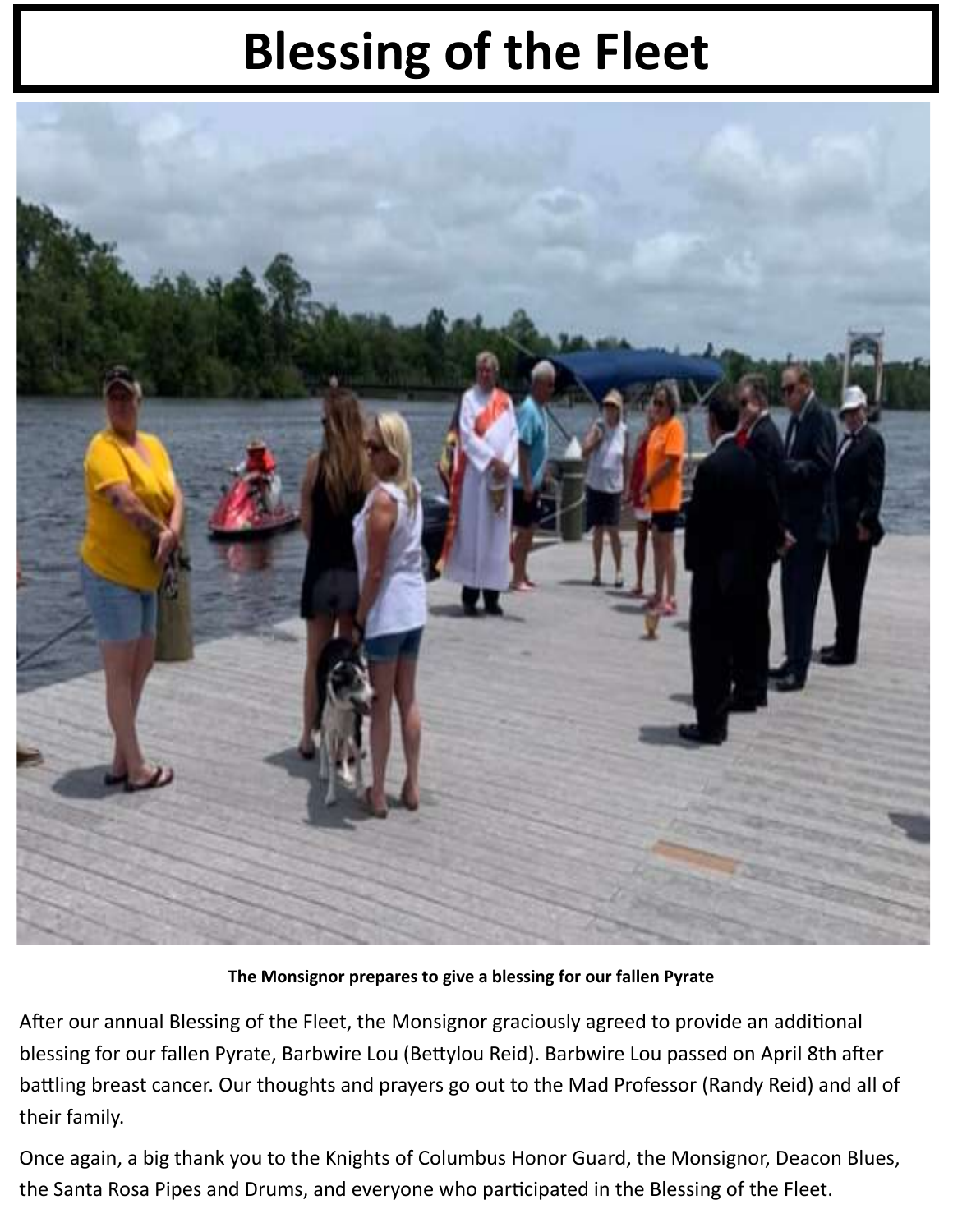# **Blackwater Pyrates 2022**

| January                                                                                                                                                                          | February                                                                                                                                               | March                                                                                                                    | April                                                                                                           |
|----------------------------------------------------------------------------------------------------------------------------------------------------------------------------------|--------------------------------------------------------------------------------------------------------------------------------------------------------|--------------------------------------------------------------------------------------------------------------------------|-----------------------------------------------------------------------------------------------------------------|
| 12 Booty Council<br>19 General Mtg                                                                                                                                               | 9 Booty Council<br>12 Milton Mardis<br>Gras Parade<br>16 General Mtg<br>19 Mardis Gras<br>Flotilla - POLT                                              | 5-6 Renaissance<br>Fair - Duck<br>Adoptions<br>9 Booty Council<br>16 General Mtg-<br>Crew Duck<br><b>Adoptions Begin</b> | 9 Poker Run<br>13 Booty Council<br>20 General Mtg<br>23 River Clean<br>Up/Earth Day *<br>30 New Member<br>Party |
| May                                                                                                                                                                              | June                                                                                                                                                   | July                                                                                                                     | August                                                                                                          |
| 7 Skull Island<br>Retreat *to be<br>rescheduled<br>11 Booty Council<br>18 General Mtg<br>21 Boater Safety<br>Week*<br>Blessing of the<br>Fleet<br><b>USCG Boat</b><br>Inspection | 4 Lighted Boat<br>Parade in Ward<br>Basin<br>8 Booty Council<br>15 General<br>Meeting/Duck<br>adoption<br>paperwork and<br>SSS due<br>18 WWSRE         | 4 Great Mill Town<br>Duck Race***<br>9 Blues Cruise<br>13 Booty Council<br>20 General Mtg-<br>Membership Dues            | 6 Lighted Boat<br>Parade<br>10 Booty Council<br>17 General Mtg<br>20 Destin Crawl<br>? Boater Safety<br>Class   |
| September                                                                                                                                                                        | <b>October</b>                                                                                                                                         | November                                                                                                                 | <b>December</b>                                                                                                 |
| 14 Booty Council<br>17 Upper River<br>Clean Up *<br>21 General Mtg<br>24 History<br>Lecture*<br>(date change)                                                                    | 1 Skull Island<br>Retreat (date chg)<br>12 Booty Council<br>15 Oktoberfest<br>19 General Mtg-<br>New Captain<br><b>Nominations</b><br>21/22 Ghost Walk | 9 Booty Council<br>12 Blues Cruise<br>16 General Mtg-<br>Vote for new Capt                                               | 2 Christmas<br>Lighted Boat<br>Parade<br>7 Budget Meeting<br>14 Caroling with<br>the Pyrates<br>31 Red Solo Cup |

\*Core Mission Revised May 17, 2022 \*\*\* All Crew Participation

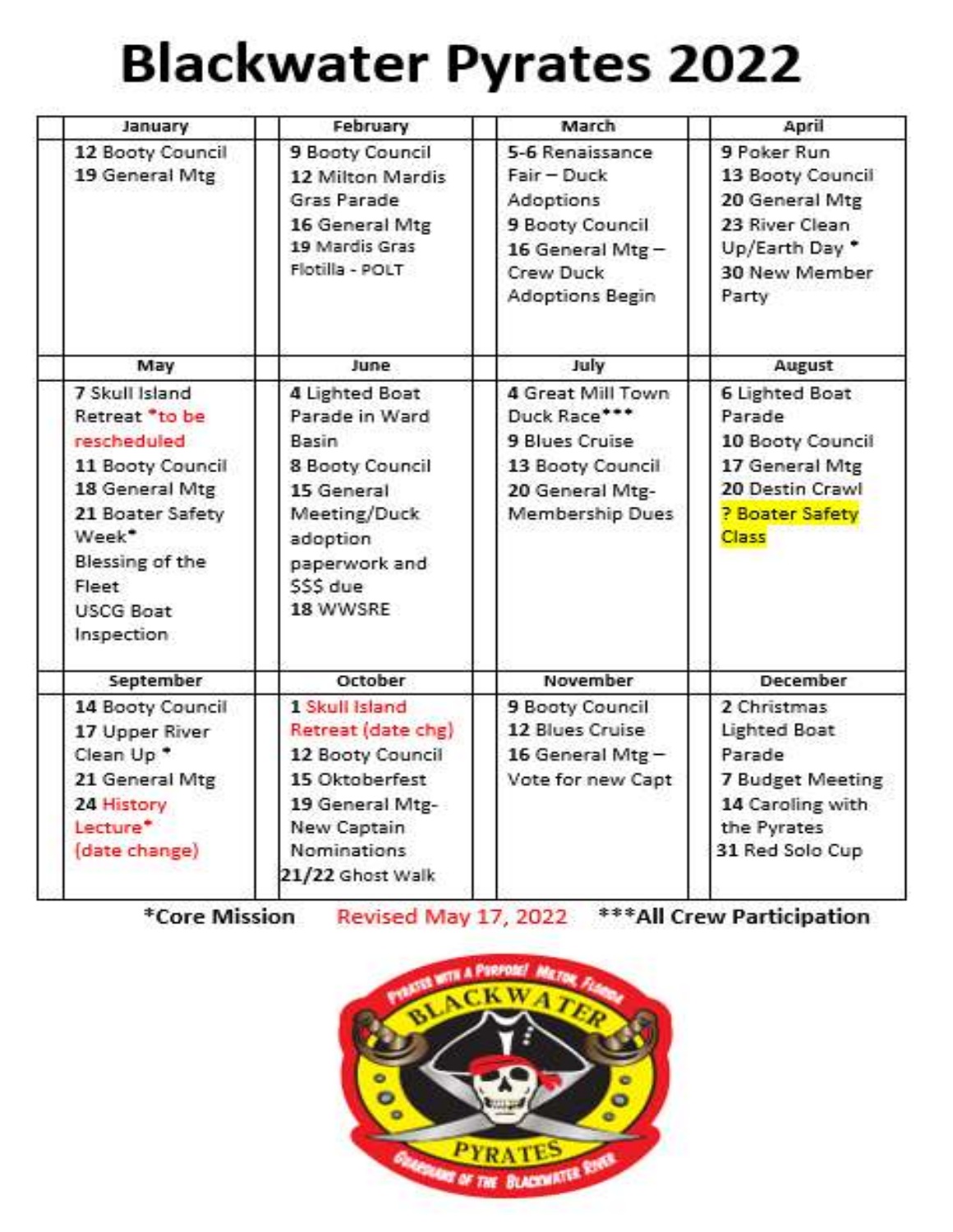

*Thank you 2022 Sponsors* 

# **TITLE SPONSOR \$5000**



### **Admiral Level Sponsors \$2500**

Cat Country 98.7 (in-kind) McKenzie Motors - Milton

### **Captain Level Sponsors \$1000**

Milton Animal Hospital - Dr. Loper Flow Control Plumbing – Jason & Tina Barnhill

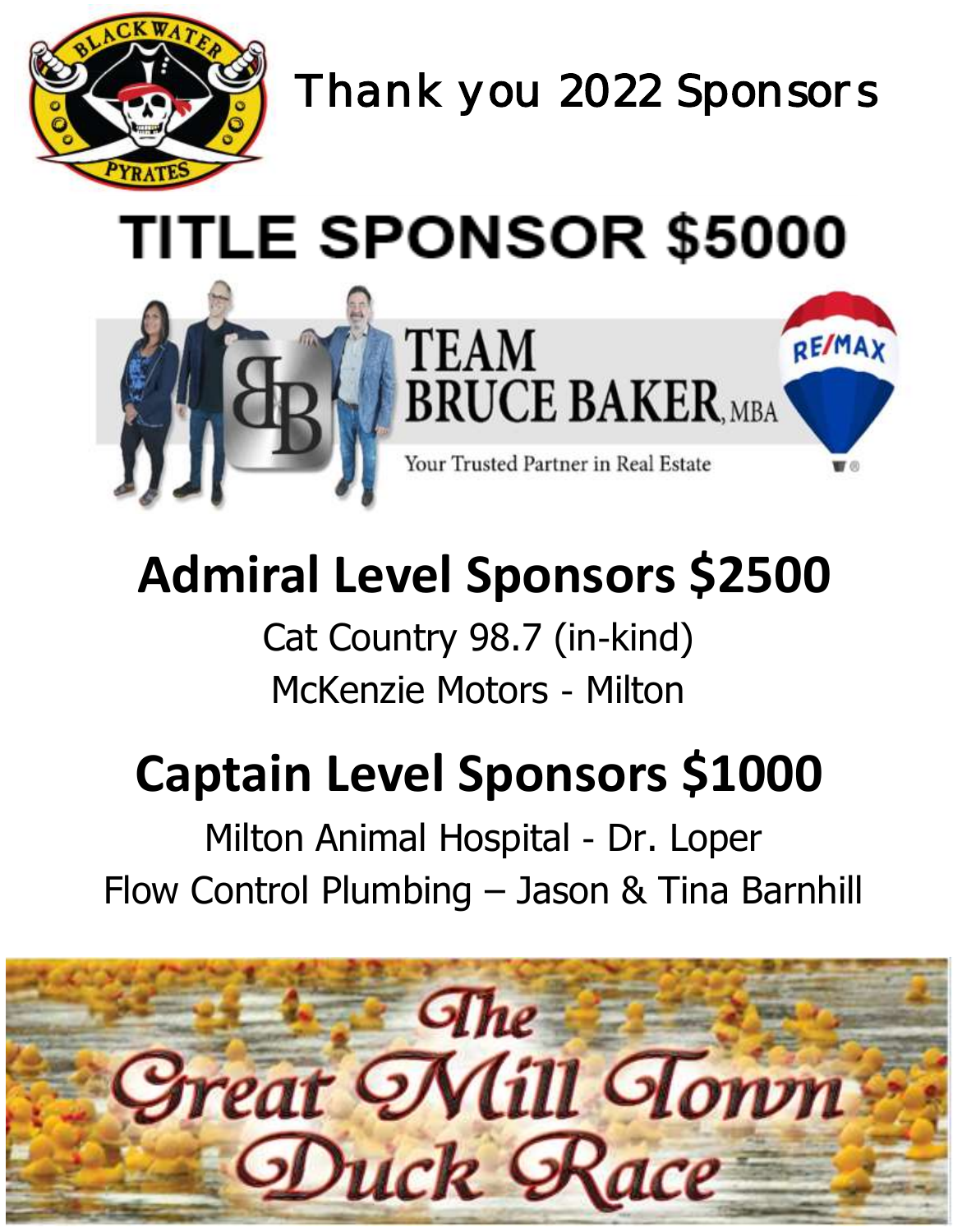

*Thank you 2022 Sponsors* 

### **First Mate Level Sponsors \$500**

Krewe of Airship Pirates (in-kind) Edward Jones - Financial Advisor: Derek R. Park, AAMS Vinyl Planks 4 Less - Billy Yates Sorensen Rentals

# **Helmsman Level \$100**

2 Gauge Marine & Trailer, LLC Acuff ADR, LLC All-Pro Tune Up Angels Care Home Health Arrow Embroidery Blackwater Bay Tours (\$200) Denniels Monogramming Derrel's Sewing of Pensacola

Eddie English Trailer Repair Edwards Pipe & Tobacco Shop El Paso Restaurant Emerald Coast Automotive Eric Cabaniss – State Farm Found It Homes Fusion Fine Wine & Spirits General Electric (\$200)